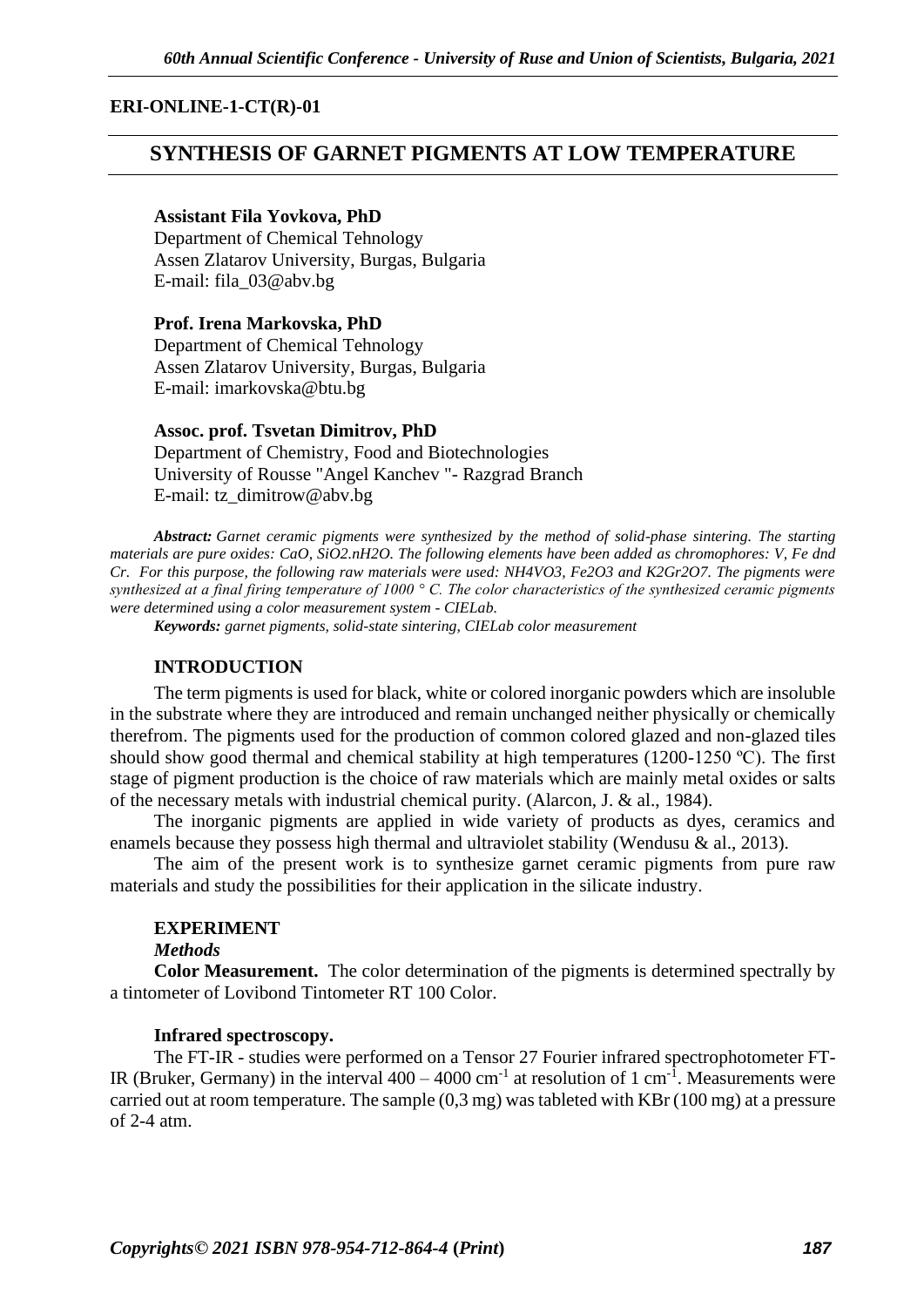# *Materials*

Garnet ceramic pigments were synthesized by the method of solid state sintering of pure oxides: CaO,  $SiO<sub>2</sub>.nH<sub>2</sub>O$ ; the dyers added were: V, Fe, Cr, introduced with the following oxides:  $NH<sub>4</sub>VO<sub>3</sub>$ , Fe<sub>2</sub>O<sub>3</sub> and K<sub>2</sub>Cr<sub>2</sub>O<sub>7</sub>.

The blends' compositions are presented in Table 1.

|  | Table 1. Initial materials |  |
|--|----------------------------|--|
|  |                            |  |

| $N_2$ of the<br>sample | Composition                                         | Synthesis temperature |
|------------------------|-----------------------------------------------------|-----------------------|
|                        | $3CaO.Fe2O3 .3SiO2$                                 |                       |
|                        | CaCO <sub>3</sub><br>Fe <sub>2</sub> O <sub>3</sub> | $1000^{\circ}$ C      |
|                        | SiO <sub>2</sub>                                    |                       |
|                        | $CaO.V2O3 .3SiO2$                                   |                       |
| 3                      | CaCO <sub>3</sub>                                   | $1000^{\circ}$ C      |
|                        | NH <sub>4</sub> VO <sub>3</sub>                     |                       |
|                        | SiO <sub>2</sub>                                    |                       |
|                        | $3CaO.Cr2O3 .3SiO2$                                 |                       |
| 9                      | CaCO <sub>3</sub>                                   | $1000^{\circ}$ C      |
|                        | $K_2Cr_2O_7$                                        |                       |
|                        | SiO <sub>2</sub>                                    |                       |

# *Compositions of the blends*

The blends were prepared by weighing the corresponding quantities of the initial components, mixing homogenizing them. The grinding and homogenization was carried out simultaneous in a planetary mill Рulverisette 6 (Fritsch, Germany). The materials were ground for 1 h at 150 rpm so the particles of each material had sizes by the order of micrometers. The samples were placed in a furnace at room temperature and the final sintering temperature was 1000°C with isothermal period of 2 h.

Photographs of the initial blends and the pigments synthesized are shown in Fig.1.



Fig. 1. Initial blends and sintered pigments - synthesized at 1000°С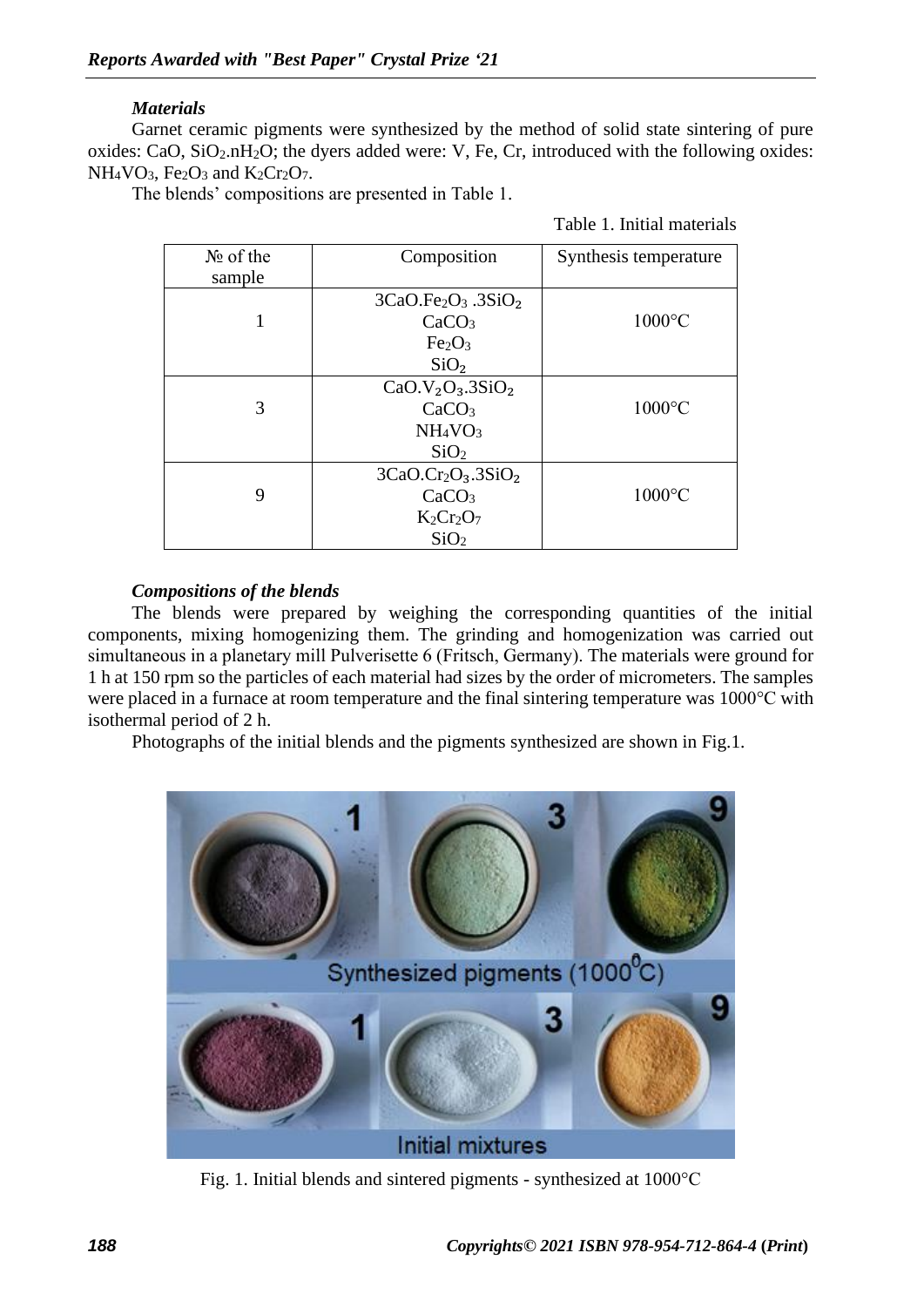## *Color measurement*

Pigments' colors were determined by a tintometer product of the company Lovibond Tintometer RT 100 Colour by spectral method. In the CIELab system the color coordinates were as follows:

- L<sup>\*</sup> - brightness, L<sup>\*</sup>= 0 – black color, L<sup>\*</sup>= 100 – white color

 $-a^*$  - green color  $(-)$  / red color  $(+)$ 

 $-b^*$  - blue color  $(-)/$  yellow color  $(+)$ 

The color space of the CIELab system is shown in Figure 2.



Fig. 2. Colour space of CIELab system

The results obtained from the measuring of the colors of the pigments synthesized are given in Table 2.

Table 2. Results obtained from the measurement of the color coordinates of garnet ceramic pigments in the CIELab system

| Sample            | Colour |       | $a^*$   | $h *$ |
|-------------------|--------|-------|---------|-------|
| $1/1000^{\circ}C$ |        | 62,10 | 7,53    | 9,76  |
| $3/1000^{\circ}C$ |        | 90,44 | $-1,81$ | 11,80 |
| $9/1000^{\circ}C$ |        | 57,97 | $-4,02$ | 36,14 |

## *Infrared spectroscopy*

Infrared spectroscopy is vibrational spectroscopic technique used to obtain information about the chemical composition of the sample or its "molecular fingerprint" (Elbakush, A.E. & Güven, D., 2021).

FT-IR spectroscopy is considered to be a fast and cheap method of applied spectroscopy and it shows mainly the information about the absorption peak caused by characteristic fundamental vibrations of some functional groups. The more light of certain wavelength is absorbed, the higher will be absorption peak. If the molecular group of the sample absorbs a number of wavelengths of infrared light then there will be many absorption bands in the IR spectrum recorded. In IR spectra, the position of the band s related to the structure while the zone of the band provides information about the concentrations of specific molecules. Therefore, it can be assumed that the spectrum of the sample reflects its chemical composition (Wang, L. & al., 2021). The IR spectra of the initial mixtures for blends 1, 3 and 9 are shown in Figs.3-5.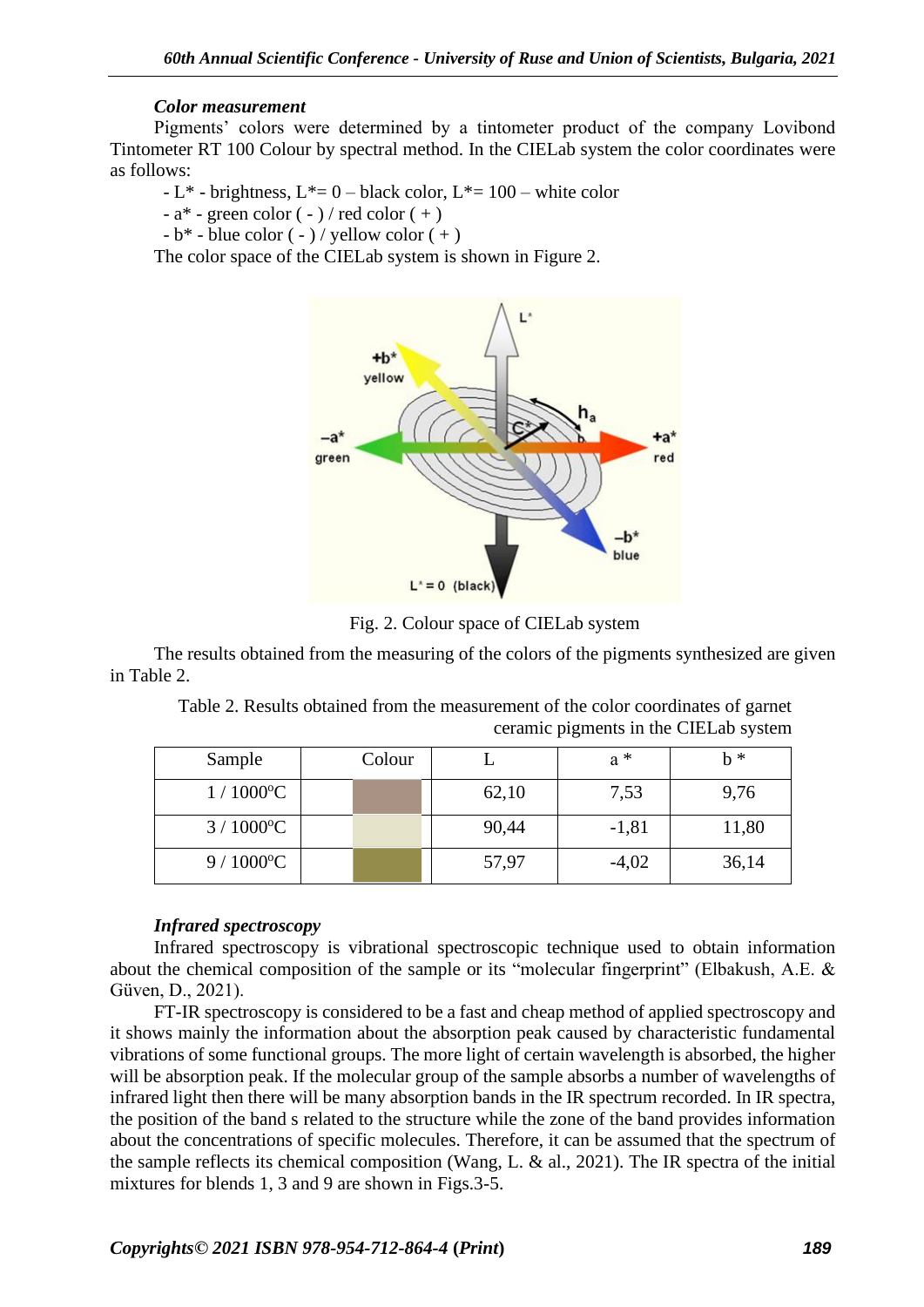

Figs.6-8 show the IR spectra of blends 1, 3 and 9 sintered at 1000°С.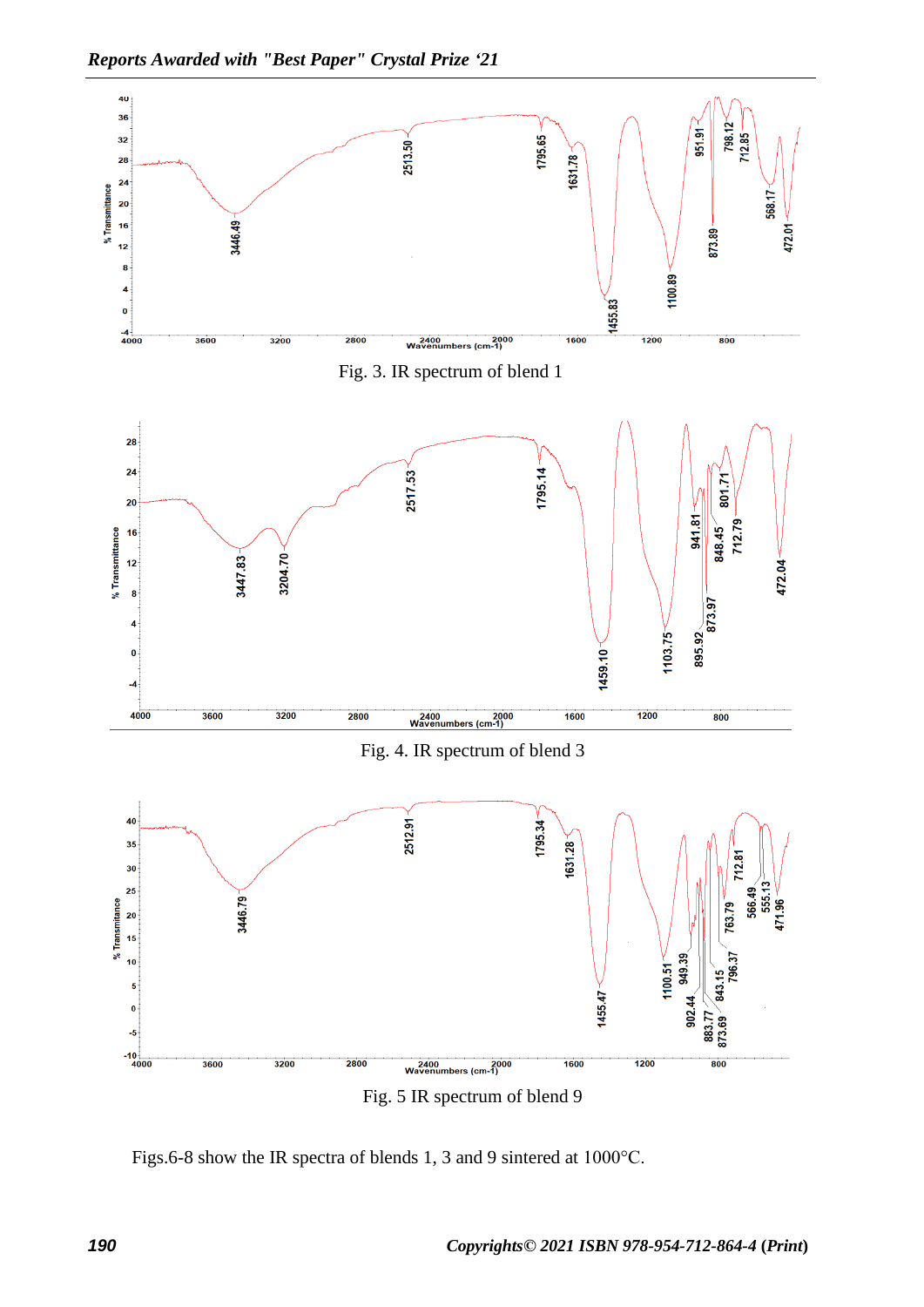

Fig. 8. IR spectrum of blend 9 sintered at 1000°С

*Copyrights© 2021 ISBN 978-954-712-864-4* **(***Print***)** *191*